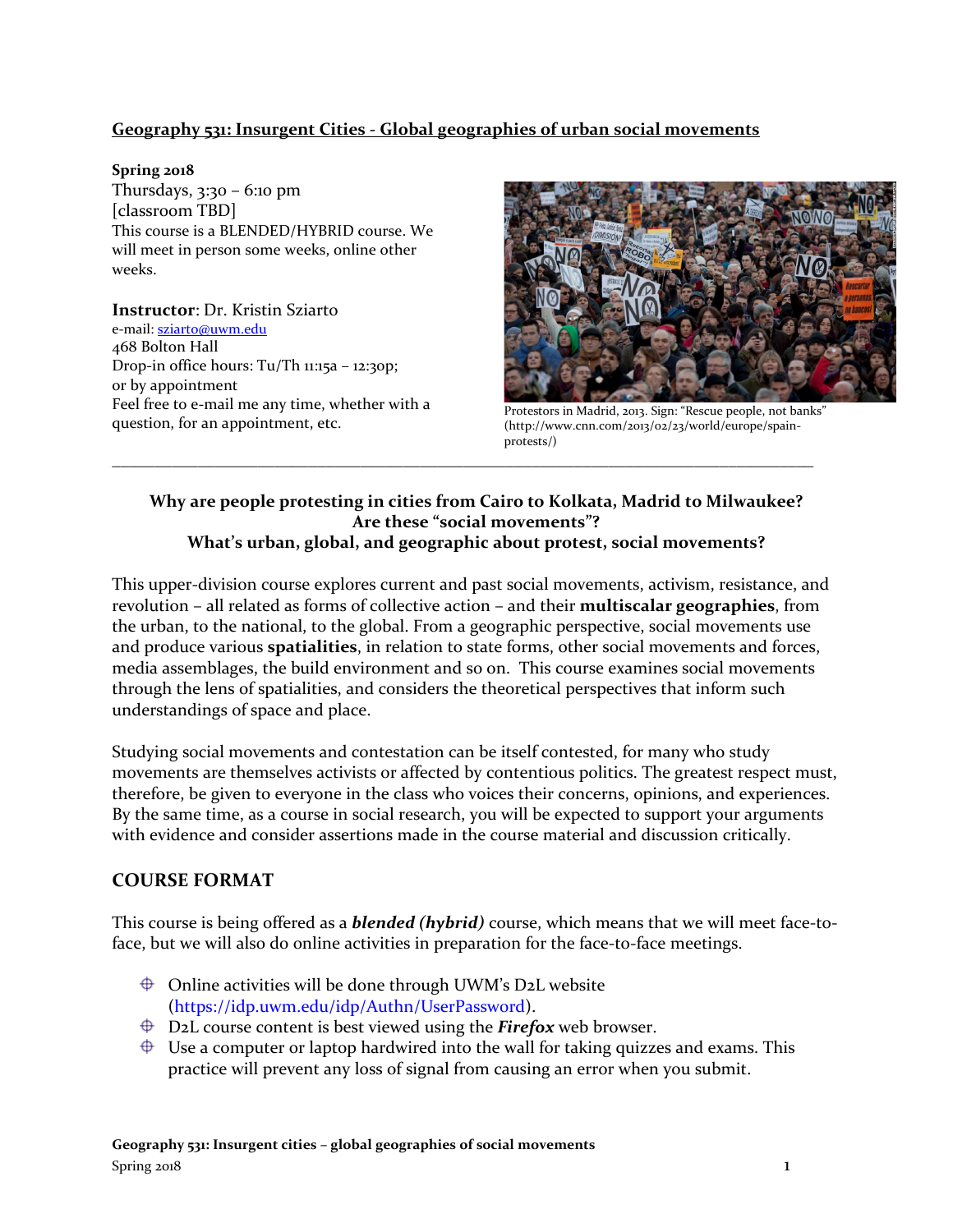- $\oplus$  Do not use cell phones for taking quizzes or exams: Signal problems often lead to errors in submitting.
- For questions about accessing or working D2L, please contact the UWM Help Desk *before* contacting me. The Help Desk staff know D2L much better than I do, so they can answer your questions better and faster than I can. The Help Desk can be reached at:
	- o 414-229-4040 or 877-381-3459 (toll free)
	- o <http://www4.uwm.edu/technology/help/campus/gettechhelp.cfm>

# **COURSE REQUIREMENTS**

Because this course is upper-division and blended, there are several important prerequisites, requirements, and recommendations:

#### **Prerequisites:**

- $\bigoplus$  You must have at least junior standing.
- $\oplus$  You must have regular access to a computer able to connect to D2L, and be reasonably proficient with the hardware and software.
- $\overrightarrow{P}$  You must be motivated and able to organize your time to complete the online activities independently.
- $\oplus$  You must be prepared to make time to read all the class material for face-to-face discussion and work on it independently prior to class meetings.

#### **Requirements:**

- $\bigoplus$  You must attend and participate in the face-to-face classes.
- $\oplus$  You must bring copies of the readings with you to the f2f class meeting. All readings will be provided on D2L, and you should download them to your device or print them ahead of class. Downloaded or printed copies are acceptable. Using class time to download the readings is not acceptable.
- $\triangleq$  You must complete the online modules according to the instructions and by the deadlines.
- $\bigoplus$  There is no textbook for this course.

#### **Recommendations:**

- $\bigoplus$  You will do best if you have already taken a related course...
	- o In Geography, that would mean a regional, economic, political, social or cultural Geography course (for example, Geog 110, Geog 114, Geog 231, Geog 309, Geog 330, etc.), OR
	- o Various courses in allied disciplines in which concepts of identities, power relations, and the state are addressed would help.
- $\oplus$  You should be ready to address material from many different places on our planet, which will mean encountering new words, some of them from other languages, and new information about a wide range of social movements, often in quite different political and cultural contexts than your own.
- $\oplus$  You should be ready to read theoretically challenging material, which at first may be difficult to understand, and try to ask questions about it or find other ways of grappling with new and difficult ideas.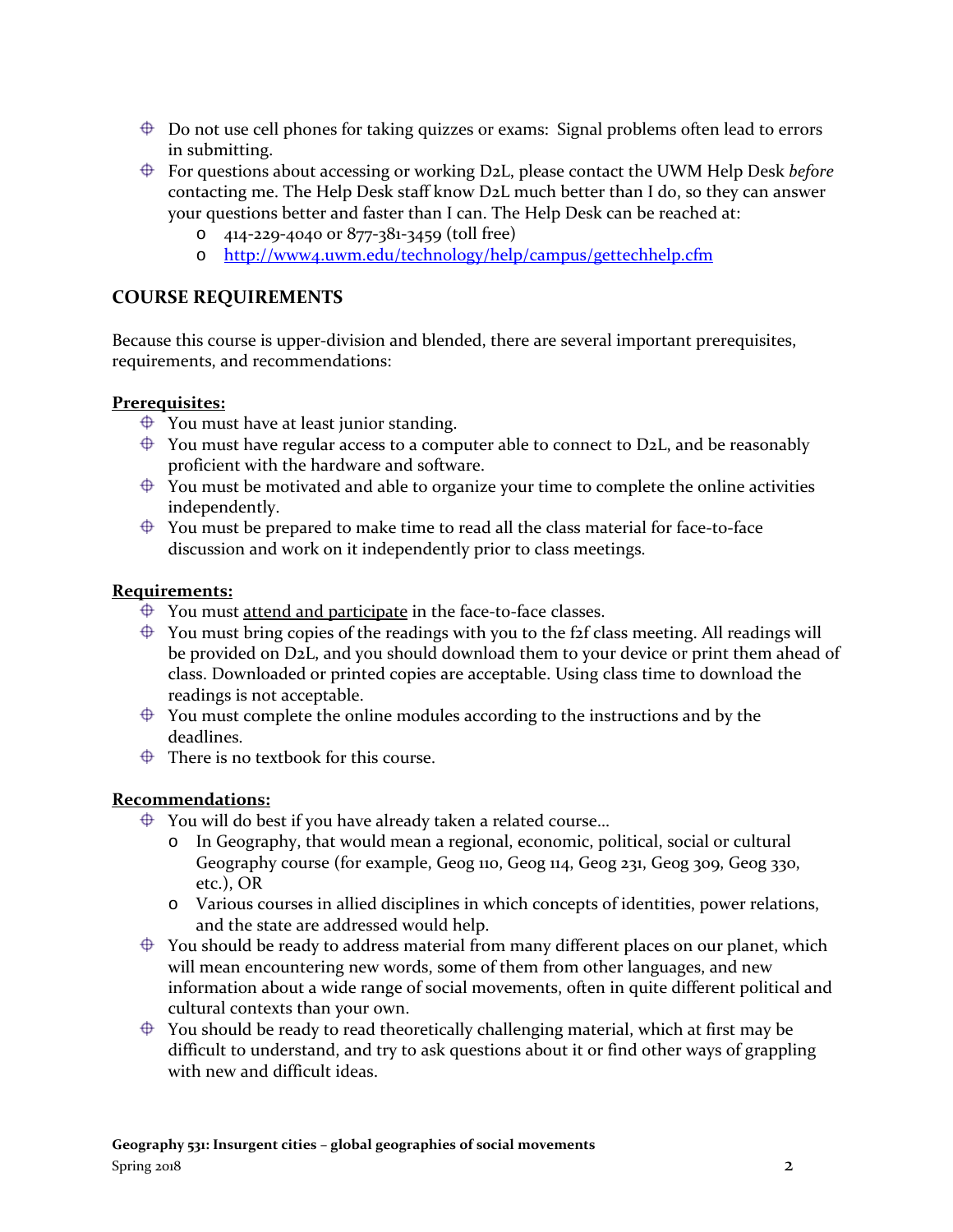- $\oplus$  You should be ready to engage with other students' thinking with respect and generosity, as well as critical thinking.
- $\triangleq$  You should be ready to accept feedback on your work and use that feedback to improve.

# **COURSE OBJECTIVES**

This is a social science course, designed to develop your critical thinking and ability to analyze contemporary geopolitical, global, and urban political issues.

By the end of this course, you will be able to:

- Understand the basic terminology of social movement theory across disciplines.
- $\triangleright$  Understand the key terminology of geographic perspectives on social movements.
- Understand the interrelations of spatial and social formations and processes in social movements.
- $\triangleright$  Recognize and understand key spatialities that affect and are used or produced by social movements, including place, networks, scale, mobilities, public space, territory, the urban, and the rural.
- $\triangleright$  Critique claims made about about key spatialities of social movements in various media.
- $\triangleright$  Apply some of these tools and theories to the analysis of a social movement or social organization, or related phenomenon.
- Communicate your ideas and analysis of social movements and theories to others, and engage in informed discussion of these topics and issues.

#### **COURSE MATERIALS**

All of the required readings will be available to you on the course D2L site. We will read many scholarly articles and some selections from books. For your own research project (the annotated bibliography), you will need to use the UWM Libraries database for access to digital materials as well as the UWM Libraries stacks for relevant books.

#### **COURSE WORKLOAD**

You can expect to spend 6 hours per week on this course outside of class in weeks we meet faceto-face, and 9 weeks when we do our work online. This course is a 3-credit course, which means a total of 144 instructional hours (that is, 9 hours per week in a 16-week semester). Your time commitment for one week of this course in a week with a face-to-face meeting might look something like this:

- $\bullet$  2 to 3 hours reading the assigned articles or chapters and taking notes
- $\bullet\$  ½ -1 hour hour taking the online quiz
- $\&$  ½ 1+ hour working on your annotated bibliography

In a week that is all online, your work might look like this:

- $\bullet$  2 to 3 hours reading the assigned articles or chapters and taking notes
- $\bullet$  <sup>1</sup>/<sub>4</sub> hour posting a question and comment (Q&C) on the week's work
- $\bullet\$  ½ hour taking the online quize
- $\&$  ½ to 1 hour drafting your initial discussion post
- $\bullet\;$  ½ to 1 hour responding to classmates' posts
- $\bullet$  1+ hour working on your annotated bibliography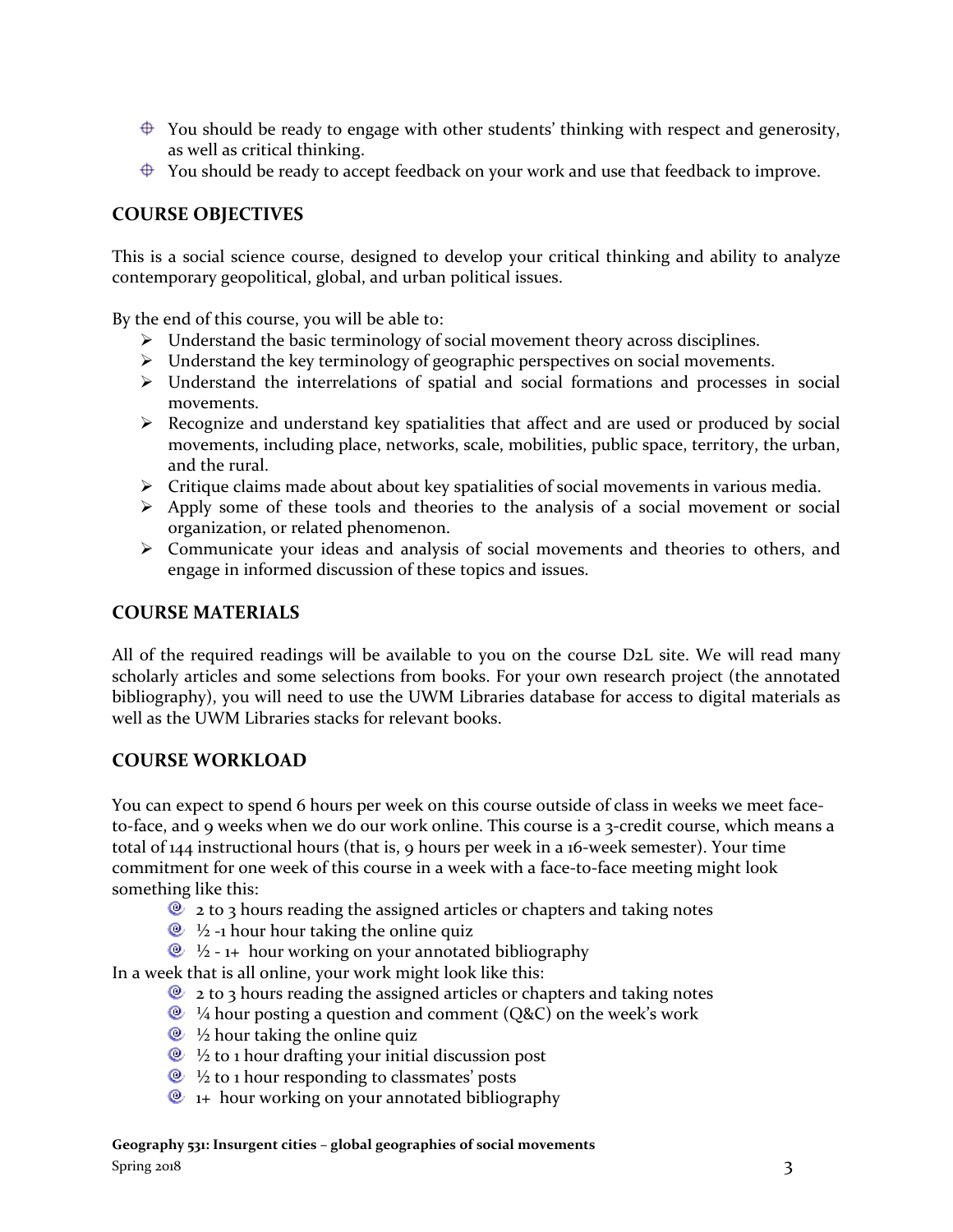### **ASSESSMENT**

Grades in this course will be determined as follows:

|   |   | Learning objective                                                                                                                                     | Assignment                                                                                                                         | Percentage of grade |
|---|---|--------------------------------------------------------------------------------------------------------------------------------------------------------|------------------------------------------------------------------------------------------------------------------------------------|---------------------|
| ➤ |   | Understand the basic terminology of social<br>movement theory across disciplines.                                                                      | Quizzes                                                                                                                            | 15%                 |
| ➤ |   | Understand the key terminology of geographic<br>perspectives on social movements.                                                                      | 11 quizzes throughout<br>semester                                                                                                  |                     |
| ➤ |   | Understand the interrelations of spatial and<br>social formations and processes in social<br>movements.                                                | Lowest quiz dropped so<br>that 9 count                                                                                             |                     |
|   | ➤ | Recognize and understand key spatialities<br>that affect and are used or produced by<br>social movements, including place,                             | Midterm exam                                                                                                                       | 15%                 |
|   | ➤ | networks, scale, mobilities, public space,<br>territory, the urban, and the rural.<br>Critique claims made about about key                             | Final exam                                                                                                                         | 15%                 |
|   |   | spatialities of social movements in various<br>media.                                                                                                  |                                                                                                                                    |                     |
|   | ➤ | Apply some of these tools and theories to<br>the analysis of a social movement or social<br>organization, or related phenomenon.                       | Annotated bibliography<br>Proposal - 1%<br>Draft $1 - 5\%$<br>Draft $2 - 5%$<br>Each peer review $-2\%$<br>Final draft $-20%$      | $33\%$              |
|   | ➤ | Communicate your ideas and analysis of<br>social movements and theories to others,<br>and engage in informed discussion of these<br>topics and issues. | Discussion posts $(4)$<br>In-class work and<br>discussion<br>Peer review (included in                                              | $12\%$<br>$10\%$    |
|   |   |                                                                                                                                                        | annotated bibliography<br>stages)<br>Presentation on<br>annotated bibliography<br>(included in annotatated<br>bibliography stages) |                     |

# **GRADING POLICY**

See the following site for UWM policy on grades and grading: <http://uwm.edu/registrar/students/enrollment-policies/#grading>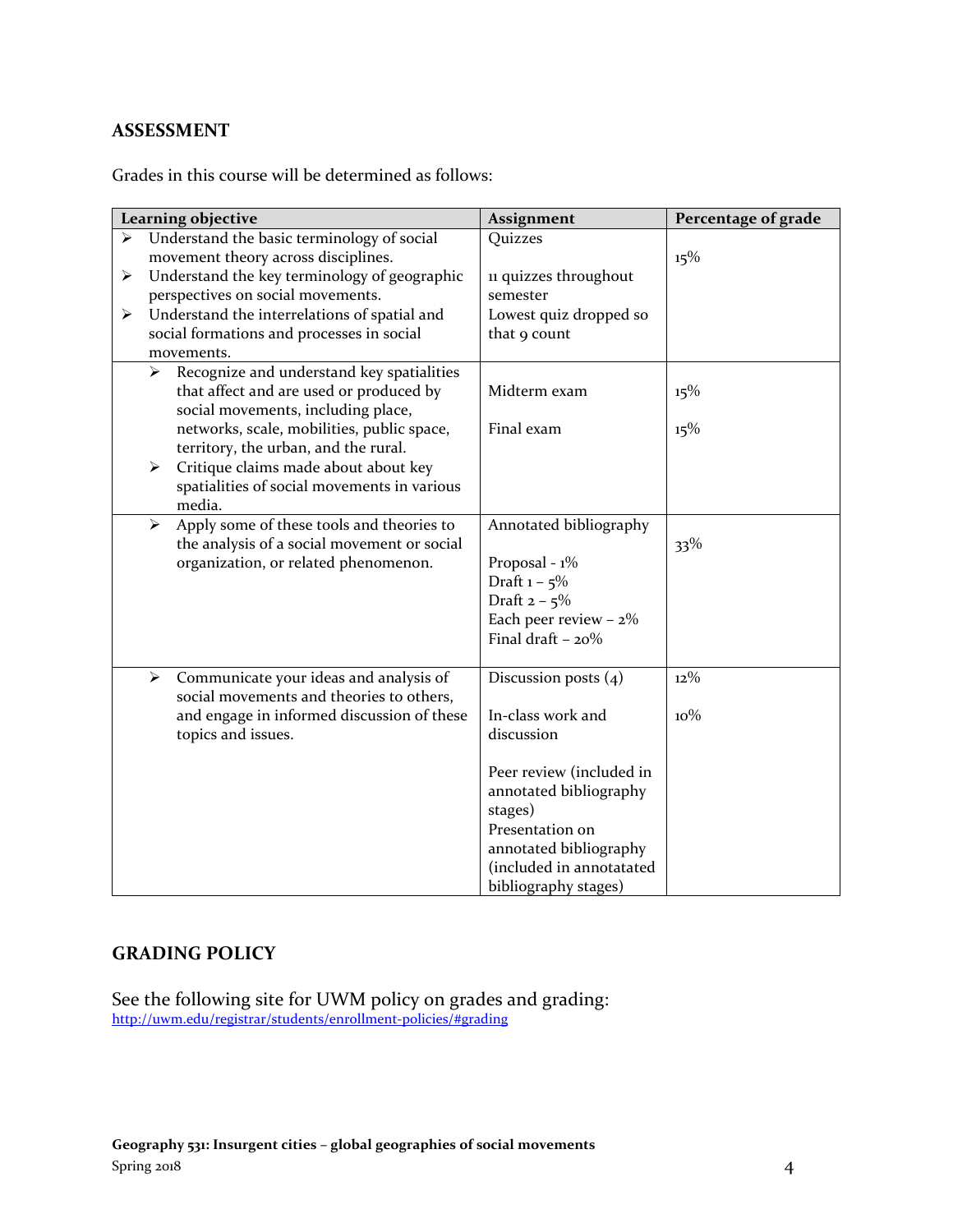# **Guide to grades**

| $94 - 100\%$   |    | $8o-82%$    | B- | $66 - 69%$  | D+ |
|----------------|----|-------------|----|-------------|----|
| $90 - 93\%$ A- |    | $76 - 79\%$ |    | $63 - 65\%$ |    |
| $86 - 89%$     | B+ | $73 - 75\%$ |    | $60 - 62\%$ |    |
| $83 - 85\%$    |    | $70 - 72\%$ |    | $0 - 59\%$  | F  |

#### **DUE DATES, PENALTIES FOR LATE WORK, AND MAKE-UP ASSIGNMENTS**

Because this is a blended/hybrid course, you have *far more responsibility* for ensuring your adequate course progress than in a typical face-to-face course. You will be given a certain amount of flexibility in completing course requirements (e.g., when during the week you choose to take the weekly quiz before the Monday night deadline), but it is imperative that you complete these requirements on time or your grade will suffer.

#### **Due dates**

Please see the course schedule and/or the assignment documents for assignment deadlines. If another important event or course deadline converges with a deadline for Geog 531, it is your responsibility to plan your work accordingly. Always check the latest news posting on the course D2L site for any changes in deadlines.

#### **Penalties for late work**

To be fair to students in the course who turn their work in on time, unless a documented medical or personal emergency arises, any work turned in late will be penalized 10% of your grade the first day it is late (from 0-24 hours of the due time/day), 10% the second day (25-48 hours), and an additional 10% for each 24-hour period thereafter. Please see me immediately if you know you will have a problem turning your work in on time.

#### **Make-up assignments and exams**

Again in the interest of fairness to all students, you may not reschedule assignment due dates or retake exams unless a documented medical or personal emergency arises. In such a case, it is your responsibility to contact me immediately to reschedule a make-up date for online quizzes or papers.

#### **CLASS CONDUCT & NETIQUETTE**

In both the face-to-face and virtual classroom spaces, we must work together to create a positive learning environment, and I expect you to *respect the rights of other students to learn*.

#### **Face-to-face class**

- Please come to the class on time and stay until the end. If you must come in late or leave early, please avoid distracting other students or disrupting the lecture or discussion.
- **Please respect me and your fellow students when we are speaking by not engaging in side** conversations with your classmates.
- <sup>®</sup> Please turn off your cell phone when you come to class. If you must leave it on for some reason (e.g., in case of family emergency), please set it to "silent" and sit near an exit.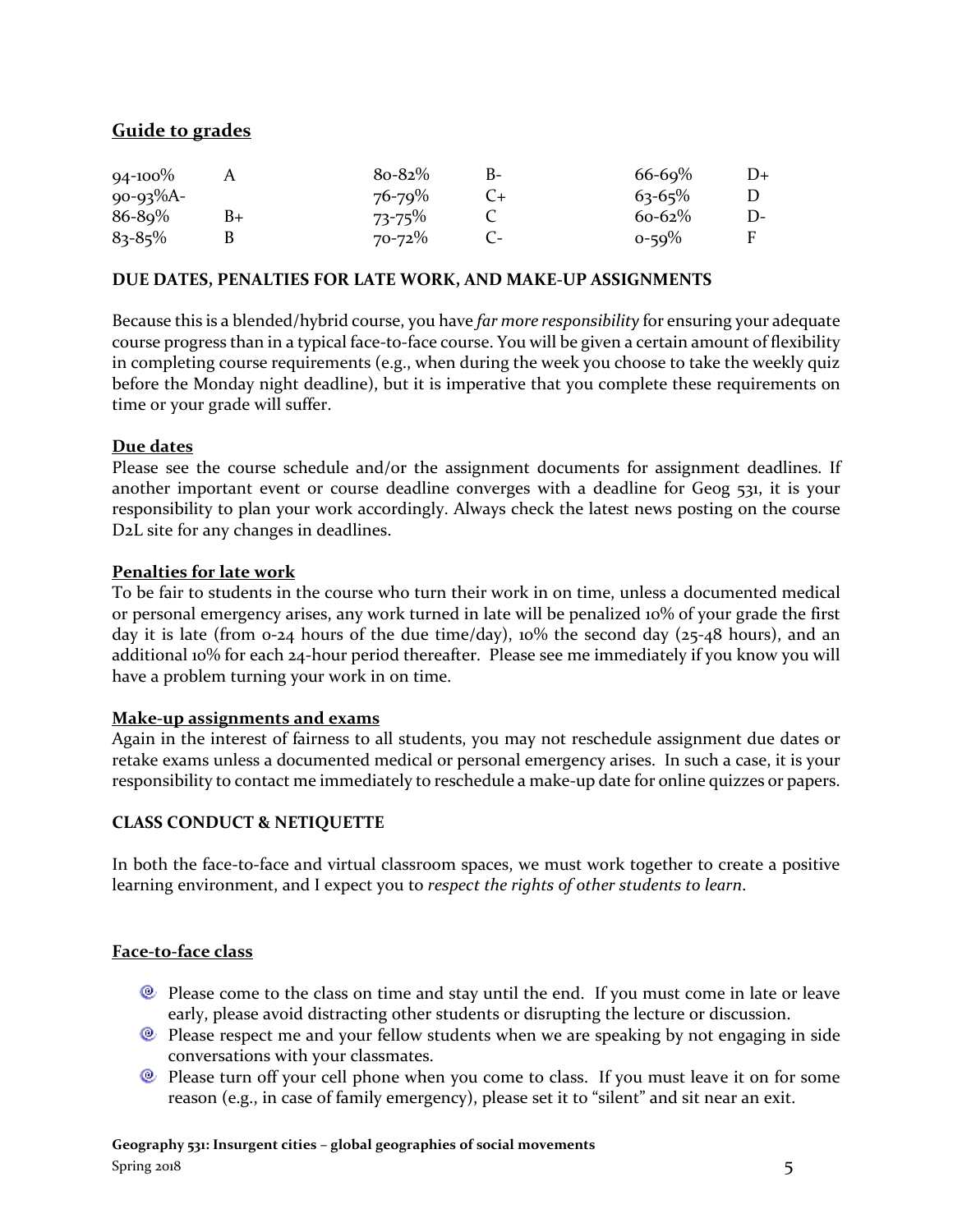- You may use laptops, PDAs, or other electronic devices in class only to record lecture notes, complete class-related activities, or refer to digital copies of course texts or notes. Please do not use such devices for e-mail, messaging, web-surfing, gaming, or other activities during class.
- At times we will discuss controversial issues in this course, and students in the class will not always be on the same side. I hope that you will seek to develop an understanding of the different perspectives on the topics we address—including positions that differ from your own—and to challenge your own preconceptions.
- **Even if you disagree with points of view expressed by your instructor or your fellow students,** as citizens of this class you are responsible for considering different points of view respectfully. I will do the same.

#### **Netiquette, or civility in online discussion**

All of the above rules apply as appropriate. Furthermore, because of the nature of the online environment, additional guidelines are as follows:

- Although the online environment often makes people feel alone and anonymous, in the D2L discussions all of your classmates and I can read whatever you post. Choose your words carefully.
- <sup>®</sup> Hostile, threatening, or inappropriate comments posted to the discussion board or emailed to other course participants are serious breaches in academic integrity and will not be tolerated.
- Although disagreements are encouraged in discussions, *abuse and cruelty will not be tolerated*. Such posts will lower your grade in the course.
- $\bullet$  Tips for effective emails and posts:
	- o Properly address your emails, e.g., "Dear Dr. Sziarto" or "Hi Kristin," and put the course name and number in the subject line.
	- o Review your email/post before you send it to ensure proper tone and clarity.
	- o Minimize use of all caps or other text that could be construed as yelling.
	- o Be kind to others and tolerant of errors in their emails/posts. You could easily make the same error.
	- o Most importantly, strive for each email/post to achieve a constructive objective (e.g., getting a question answered, seeking or providing feedback).

### **ACADEMIC INTEGRITY**

In this course, you will be doing research and presenting your findings in writing. You will to some extent rely on the previously published work of others, and their work should be properly attributed. Failing to properly cite and/or mark quotations of other's work is plagiarism, a violation of academic integrity. If you have questions about how to attribute others' work, please talk with me. Additional information regarding UWM policies and procedures on academic conduct is online at [http://www4.uwm.edu/acad\\_aff/policy/academicmisconduct.cfm.](http://www4.uwm.edu/acad_aff/policy/academicmisconduct.cfm)

#### **ACCESSIBILITY**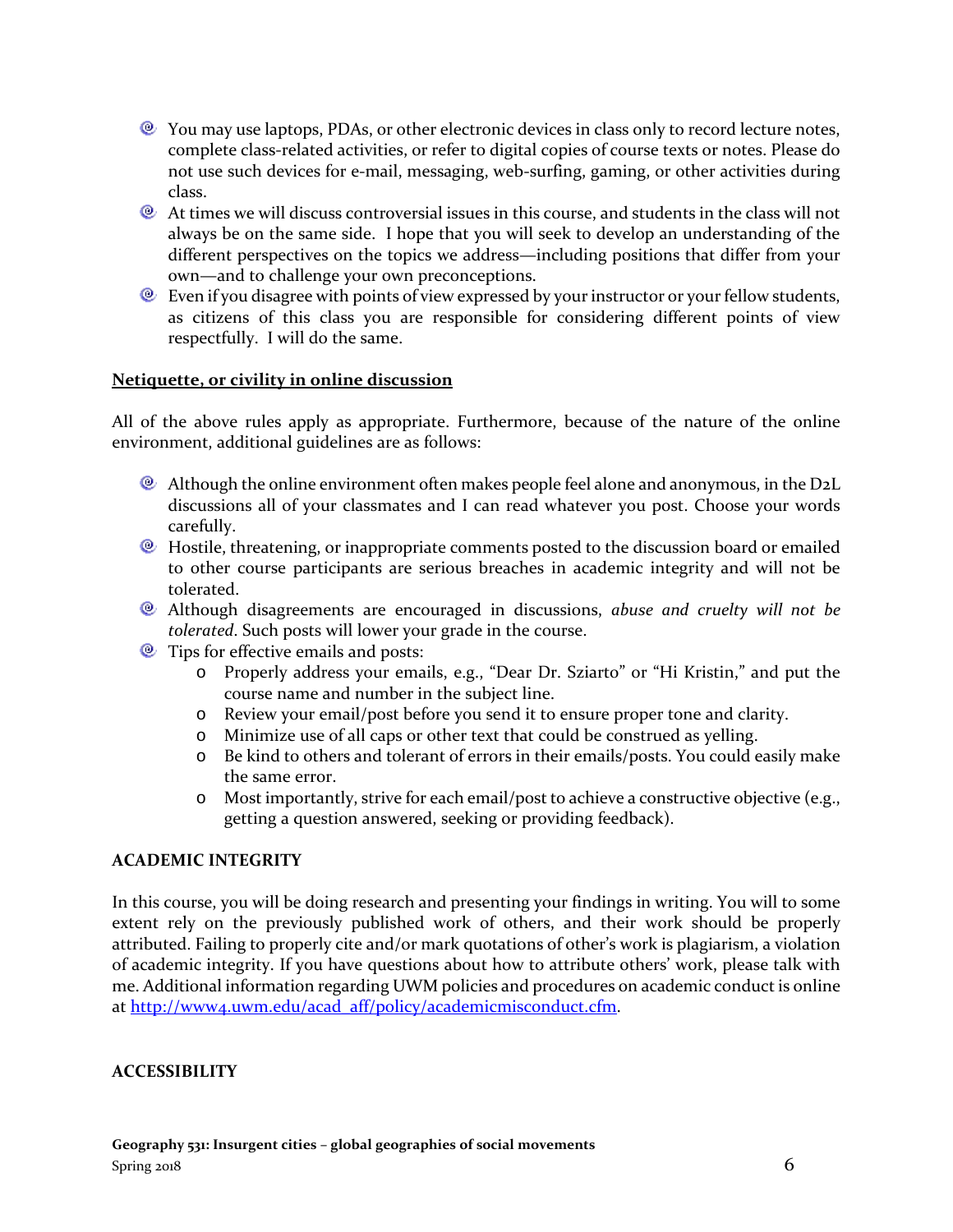I am committed to making this course accessible to all enrolled. First, I aim to establish a classroom environment that respects all peoples' diversity. Further, if you need certain accommodations because of physical ability, financial limitations, religious observances, technology issues, please contact me as soon as possible. I will assist you directly or help you find the services you need on the UWM campus.

All of the University of Wisconsin-Milwaukee's official policies on disabilities, religious observances, active military duty, incompletes, discriminatory conduct, academic misconduct, complaint procedures, and grade appeal procedures apply in this course. For all UWM academic policies, please see the following web site: [http://www.uwm.edu/Dept/SecU/SyllabusLinks.pdf.](http://www.uwm.edu/Dept/SecU/SyllabusLinks.pdf)

#### **CHANGES TO THE SYLLABUS OR COURSE SCHEDULE**

There may be changes to the scheduled topics and/or readings. Any such changes will be announced in lecture and posted on D2L well in advance. In the event of disruption of normal classroom activities due to a massive flu outbreak, severe weather events, or other large-scale phenomena, the format for this course may be modified to enable completion of the course. In that event, you will be provided an addendum to this syllabus that will supersede this version.

#### **COMMUNICATIONS**

Although there are many forms of digital communication, in this class we will communicate with each other using our UWM e-mails and D2L. Yes, they are not exciting or new, but they are university-provided and secure.

Since class will only meet once a week, the best way to reach me is e-mail.

- If you e-mail me during Monday-Friday, you can expect a reply within 36 hours (if I do not reply within 36 hours, e-mail me again!
- $\bullet$  If you e-mail me on the weekend, it may take me longer to reply, up to 72 hours.
- $\bullet$  Make sure you put the course name and number in the subject line).

I am also available to talk face-to-face during my drop-in office hours, right after class (briefly), or by appointment (e-mail to set up a meeting).

You will find it useful to stay in touch with your classmates regarding assignments, studying together for exams, etc. For such purposes I will set up Discussion forums in D2L for not only the course assignments, but Discussion spaces for communicating about other course matters as well.

#### **QUESTIONS?**

 $\rightarrow$  If you have questions, comments, or concerns about the class, please get in touch with me. --Dr. Kristin Sziarto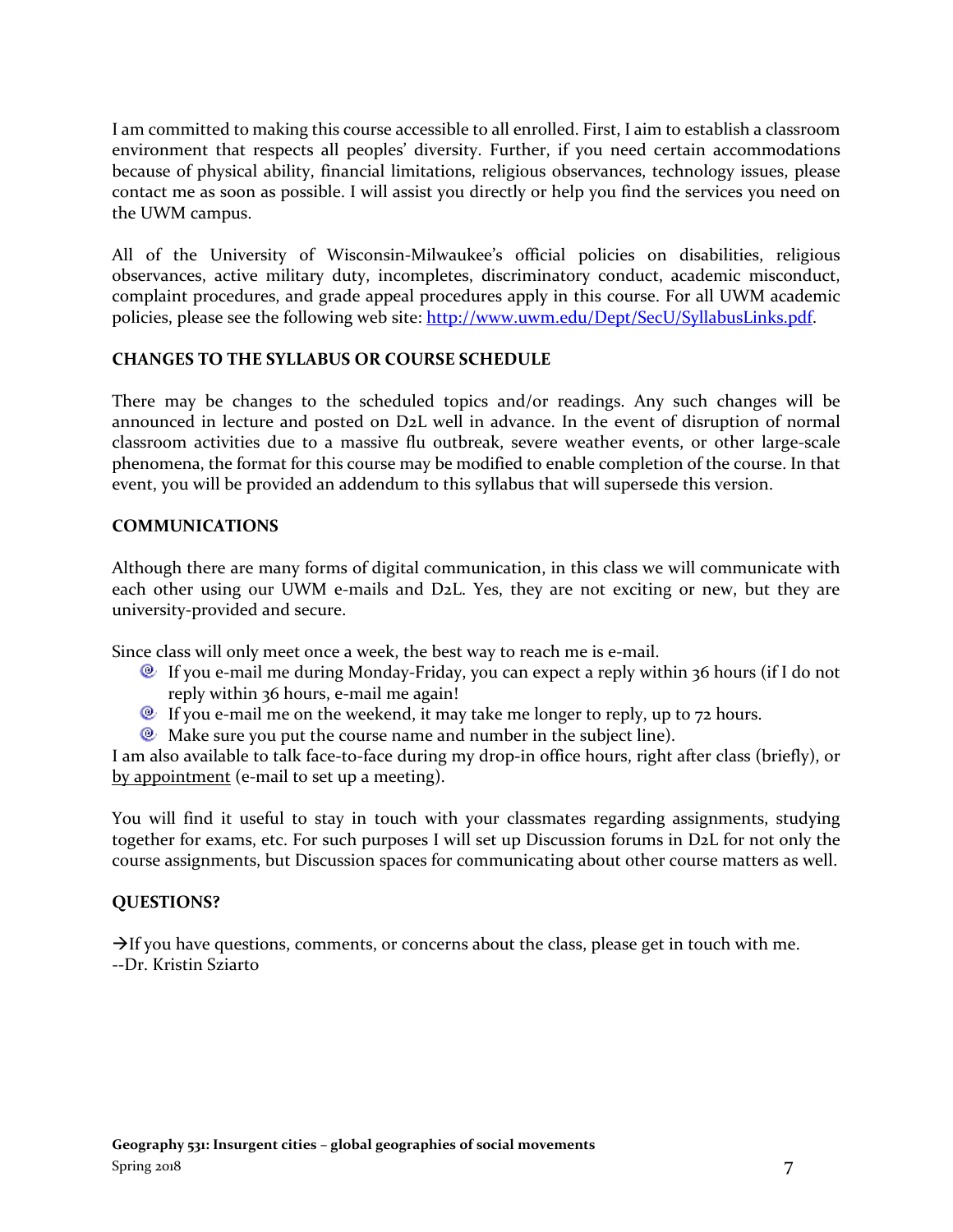# **READINGS WEEK BY WEEK (NOTE WHICH WEEKS ARE ONLINE!) [1](#page-7-0)**

#### **Week 1: Introduction to social movements[2](#page-7-1)**

- Brown, Michael. (2008) "Working political geography though social movement theory: The case of gay and lesbian Seattle," in K. Cox, M. Low & J. Robinson, eds. *The Handbook of Political Geography* (London: Sage), pp. 353-377. **(&, \*)[3](#page-7-2)**
- Nicholls, Walter. (2007). The Geographies of Social Movements. *Geography Compass* 1 (3), 607- 622.
- Maiguashca, B. (2011). Looking Beyond the Spectacle: Social Movement Theory, Feminist Antiglobalization Activism, and the Praxis of Principled Pragmatism. *Globalizations* 8 (4), 535- 549. **(&)**

#### **Week 2 (ONLINE Module 1): Introduction to spatialities of social movements**

- Leitner, Helga, Eric Sheppard, and Kristin Sziarto. (2008). The spatialities of contentious politics. *Transactions of the Institute of British Geographers* NS 33 (2): 157 - 287.
- Jessop, B, Neil Brenner, and Martin Jones. (2008). Theorizing sociospatial relations. *Environment and Planning D: Society and Space* 26, 389-401.

#### **Week 3: Place and space**

- Wilson, Bobby M. (2002). America's Johannesburg and the Struggle for Civil Rights: A Critical Geography. *Southeastern Geographer* 42 (1), 81-93.
- Massey, Doreen. (1994). A Global Sense of Place. Pp. 146-156 in *Space, Place and Gender*. London: Polity Press. (&)
- Meek, David. (2012). YouTube and Social Movements: A Phenomenological Analysis of Participation, Events and Cyberplace. *Antipode* 44 (4), 1429-1448.

#### **Week 4 (ONLINE Module 2): Networks**

- Bosco, Fernando J. (2001). Place, space, networks, and the sustainability of collective action: the *Madres de Plaza de Mayo. Global Networks* 1 (4), 307–329. (&)
- Conover, M.D., C. Davis, E. Ferrara, K McKelvey, F. Menczer, and A. Flammini. (2013) The Geospatial Characteristics of a Social Movement Communication Network. *PLoS ONE* 8(3): e55957. doi:10.1371/journal.pone.0055957
- Hill Collins, Patricia, and Sirma Bilge. (2016). Intersectionality: Key concepts. Cambridge: Polity Press. Chapter 1, pp. 1-30. (&)

<span id="page-7-0"></span><sup>&</sup>lt;sup>1</sup> The readings are ALL available in digital format from the course D2L site.

<span id="page-7-1"></span><sup>2</sup> On D2L you may see more readings posted. These are required of the graduate students. You are welcome to read them, too, and encouraged to if they are relevant to your annotated bibliography.

<span id="page-7-2"></span><sup>3</sup> Readings are marked as to Women's and Gender Studies content (&), and/or Urban Studies content (\*).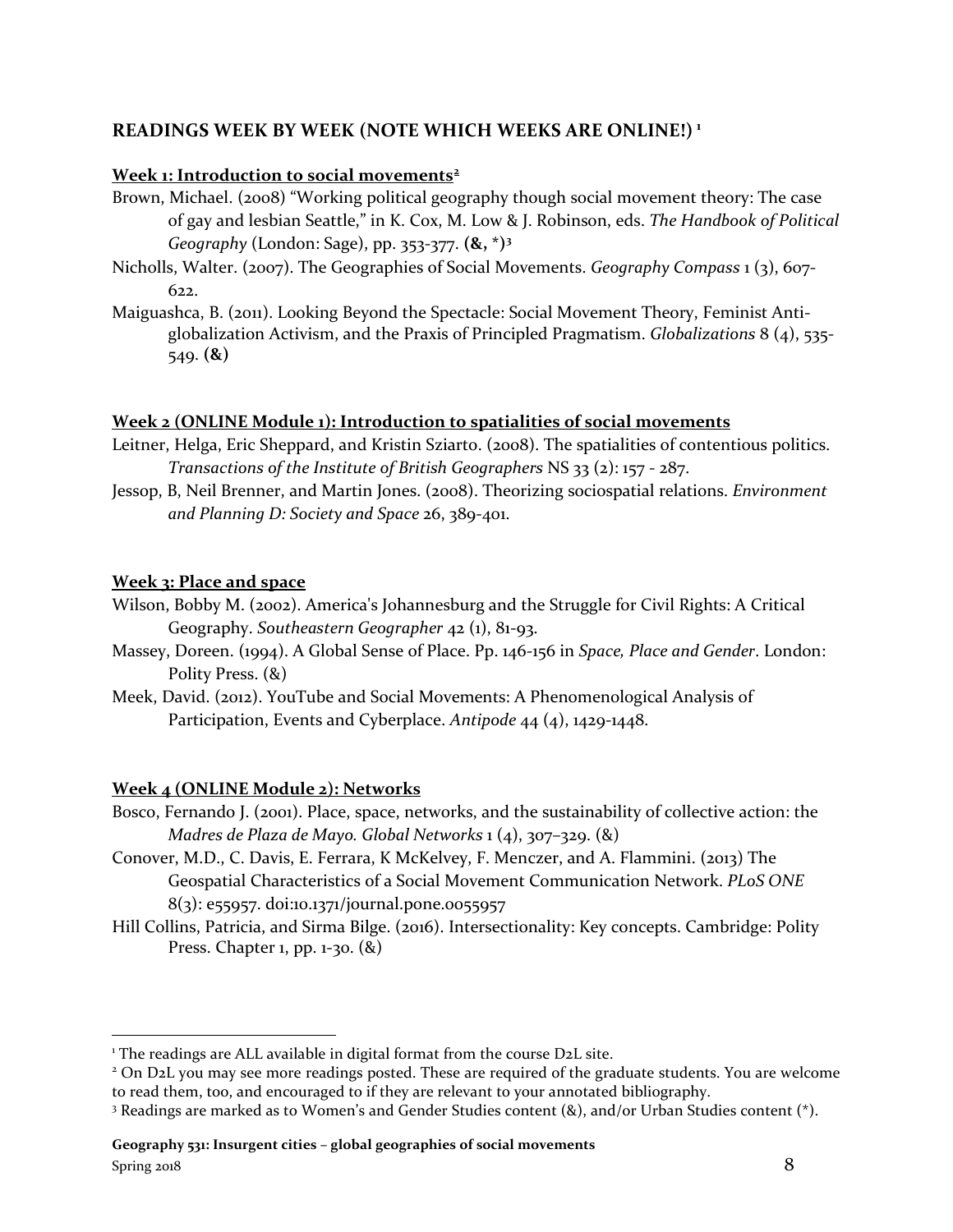#### **Week 5: Scale**

- Smith, Neil. (1992). Contours of a Spatialized Politics: Homeless Vehicles and the Production of Geographical Scale. *Social Text* 33, 54-81.
- Kurtz, Hilda. (2003). Scale frames and counter-scale frames: constructing the problem of environmental injustice. *Political Geography* 22 (8), 887-916.

#### **Week 6 (ONLINE Module 3): Public space**

- Mitchell, D. and L. A. Staeheli. (2005). Permitting Protest: Parsing the Fine Geography of Dissent in America. International Journal of Urban and Regional Research 29 (4), 796-813.
- Lee, Nelson K. (2009). How is a political public space made? The birth of Tiananmen Square and the May Fourth Movement. *Political Geography* 28, 32-43.
- Potuoǧlu-Cook, Öykü. (2015). Hope with qualms: A feminist analysis of the 2013 Gezi protests. *Feminist Review* 109, 96-123. (&)

#### **Week 7: Territory & the state**

- Bryan, Joe. (2012). Rethinking Territory: Social Justice and Neoliberalism in Latin America's Territorial Turn. *Geography Compass* 6 (4), 215-226.
- Dear, M.J., & Wolch, J.R. (1989). How territory shapes social life. In M.J. Dear & J.R. Wolch (Eds.), *The Power of Geography: How Territory Shapes Social Life*. New York: Routledge.
- Davis, Sasha. (2017). Apparatuses of occupation: translocal social movements, states and the archipelagic spatialities of power. *Transactions of the Institute of British Geographers* NS 42, 110-122.

#### **Week 8 (ONLINE): Midterm exam**

#### **Week 9: Spring break**

#### **Week 10: Globalizing social movements**

- Chatterji, Minya. (2013). The Globalization of Politics: From Egypt to India. *Social Movement Studies*  $12$  (1), 96-102.
- Fregonese, Sara. (2012). Mediterranean Geographies of Protest. *European Urban and Regional Studies* 20(1), 109-114.
- Zhang, Lu. (2009). Chinese Women Protesting Domestic Violence: The Beijing Conference, International Donor Agencies, and the Making of a Chinese Women's NGO. *Meridians* 9  $(2), 66$ -99.  $(8)$

### **Week 11: The politicizing city**

- Dikeς, Mustafa, and Erik Swyngedouw. (2016). Theorizing the politicizing city. *International Journal of Urban and Regional Research.* DOI: 10.111/1468-2427.12388.
- Klodawsky, Fran, Janet Siltanen, and Caroline Andrew. (2013). Urban Contestation in a Feminist Register. *Urban Geography* 34 (4), 541-559. (&)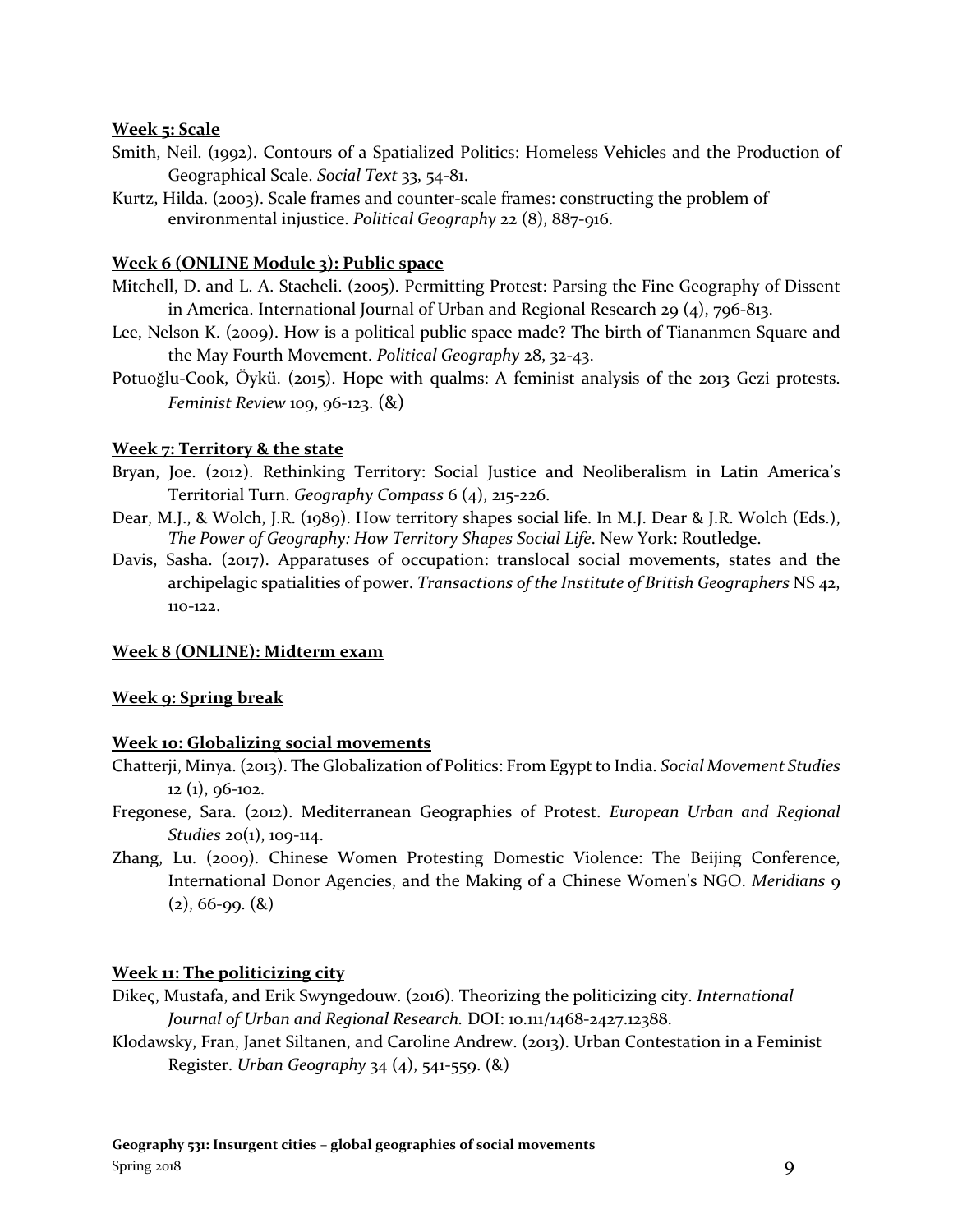#### **Week 12 (ONLINE Module 4): What about rural social movements?**

- Wolford, W. (2003). Families, Fields, and Fighting for Land: The Spatial Dynamics of Contention in Rural Brazil. *Mobilization* 8 (2), 157-172.
- Caldeira, Rute. (2009). The Failed Marriage between Women and the Landless People's movement (MST) in Brazil. *Journal of International Women's Studies* 10 (4), 237-258. (&)
- Essen, E. V., H.P. Hansen, H.N. Kallstrom, M.N. Peterson, T.R.Peterson. (2015). The radicalization of rural resistance: How hunting counterpublics in the Nordic countries contribute to illegal hunting. *Journal of Rural Studies* 39, 199-209.

### **Week 13: Gendered and gendering movements and spaces**

- Winegar, Jennifer. (2012). The privilege of revolution: Gender, class, space, and affect in Egypt. *American Ethnologist* 39 (1), 67-70. (&)
- Balaban-Sali, Jale, and Şeyma Esin Erben. (2016). A gender perspective on social media tagging: The case of Twitter hashtags of Gezi Park protests. *Culture, Language, and Representation* 15, 171-184. (&)
- Smith, Sara. (2011). 'She says herself, "I have no future"': love, fate and territory in Leh District, India. *Gender, Place and Culture* 18 (4), 455-476.

# **Week 14: Graduate student presentations**

### **Week 15: Graduate & undergraduate student presentations**

### **Week 16: Undergraduate student presentations**

#### **Week 17 (ONLINE): Final exam**

The final exam will be much like the midterm exam. It will be due to the D2L Dropbox by 11:59 pm on the date assigned for our final exam by the University.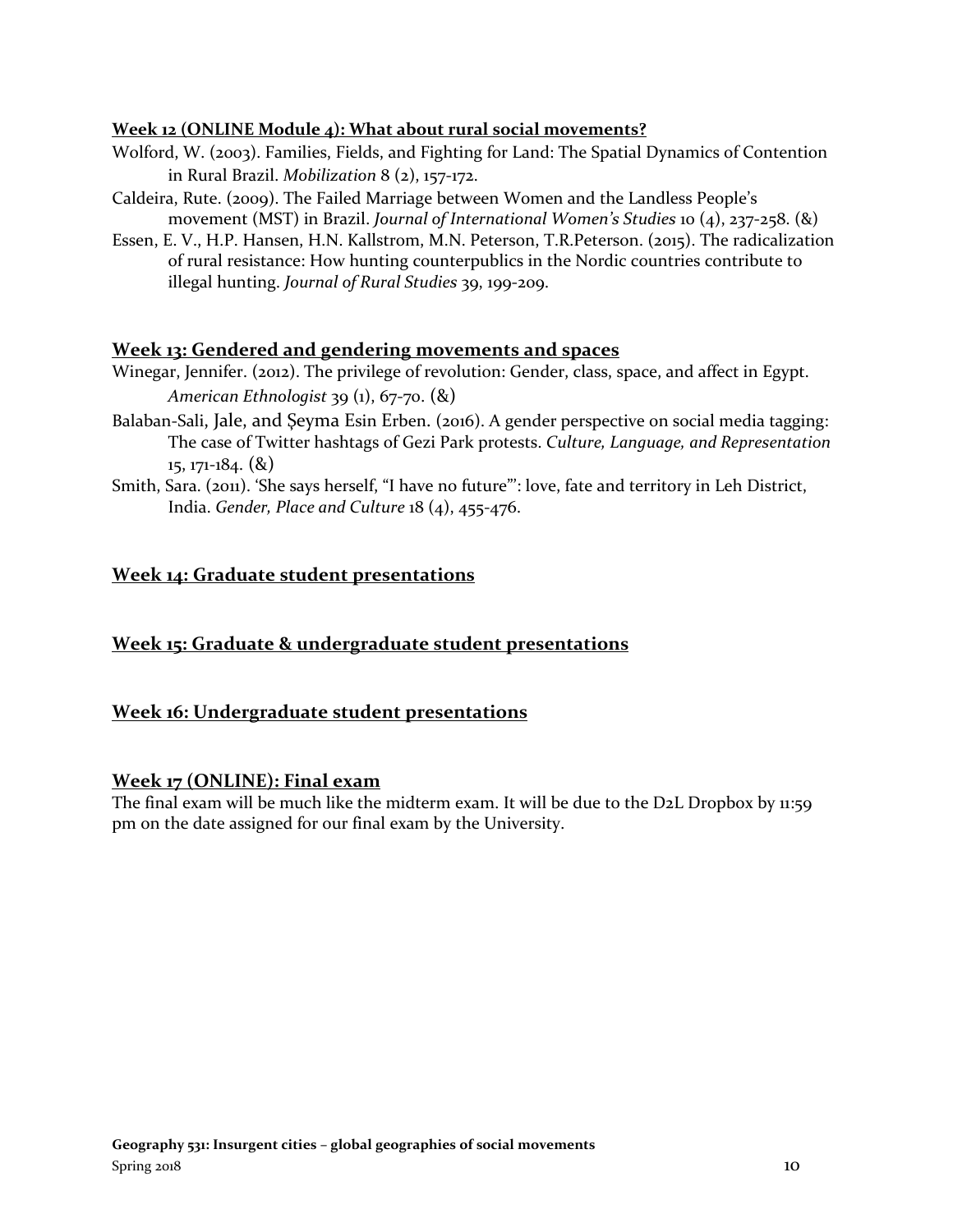# **COURSE SCHEDULE**

|      | Wk                      | <b>Monday</b>              | <b>Tuesday</b> | Wednesday                   | <b>Thursday</b>                   | Friday                | Sat/Sun |
|------|-------------------------|----------------------------|----------------|-----------------------------|-----------------------------------|-----------------------|---------|
| Jan  | $\mathbf{1}$            | 22                         | 23             | 24                          | 25                                | 26                    | 27/28   |
| 2018 |                         |                            |                |                             | Face-to-face                      | $Q&C$ <i>i</i> due by |         |
|      |                         |                            |                |                             | class:                            | 11:59 pm              |         |
|      |                         |                            |                |                             | <b>Introductions</b>              |                       |         |
|      | $\overline{2}$          | 29                         | 30             | 3 <sup>1</sup>              | $\mathbf 1$                       | $\overline{2}$        | 3/4     |
|      |                         | Quiz 1 DUE                 |                | Quiz 2 DUE                  | <b>Online Module</b>              | <b>Annot bib</b>      |         |
|      |                         | by 11:59 pm                |                | by 11:59 pm                 | 1 DUE 11:59 pm:                   | proposal due          |         |
|      |                         |                            |                |                             | <b>Spatialities</b>               |                       |         |
|      |                         |                            |                |                             |                                   |                       |         |
| Feb  | $\overline{\mathbf{3}}$ | 5                          | 6              | $\overline{7}$              | 8                                 | 9                     | 10/11   |
| 2018 |                         |                            |                | Quiz 3 DUE                  | Face-to-face<br>class:            |                       |         |
|      |                         |                            |                | by 11:59 pm                 | Place & space                     |                       |         |
|      |                         |                            |                |                             |                                   |                       |         |
|      | $\overline{4}$          | 12                         | 13             | 14                          | 15                                | 16                    | 17/18   |
|      |                         |                            |                |                             | <b>Online Module</b>              |                       |         |
|      |                         | $Q&C$ 2 due<br>by 11:59 pm |                | Quiz 4 DUE<br>by $11:59$ pm | 2 DUE by<br>11:59pm:              |                       |         |
|      |                         |                            |                |                             | <b>Networks</b>                   |                       |         |
|      | 5                       | 19                         | 20             | 21                          | 22                                | 23                    | 24/25   |
|      |                         |                            |                |                             | Face-to-face                      |                       |         |
|      |                         |                            |                | Quiz 5 due<br>by 11:59 pm   | class:<br><b>Scale</b>            |                       |         |
|      |                         |                            |                |                             |                                   |                       |         |
|      | 6                       | 26                         | 27             | 28                          | $\mathbf{1}$                      | $\mathbf{2}$          | 3/4     |
|      |                         |                            |                |                             | <b>Online Module</b>              |                       |         |
|      |                         | $Q&C3$ due                 |                | Quiz 6 due                  | 3 DUE 11:59pm:                    |                       |         |
|      |                         | by 11:59 pm                |                | by $11:59$ pm               | <b>Public space</b>               |                       |         |
| Mar  | $\overline{7}$          | 5                          | 6              | $\overline{7}$              | 8                                 | 9                     | 10/11   |
| 2018 |                         | <b>Annot bib</b>           |                | Quiz 7 due                  | Face-to-face                      |                       |         |
|      |                         | draft 1 due                |                | by 11:59 pm                 | class:                            |                       |         |
|      |                         |                            |                |                             | <b>Territory</b> and<br>the state |                       |         |
|      | 8                       | 12                         | 13             | 14                          | 15                                | 16                    | 17/18   |
|      |                         |                            |                |                             | Online:<br><b>MIDTERM</b>         |                       | Spring  |
|      |                         |                            |                |                             | <b>EXAM DUE</b>                   |                       | break   |
|      |                         |                            |                |                             | (by 11:59 pm)                     |                       | begins- |
|      |                         |                            |                |                             |                                   |                       |         |